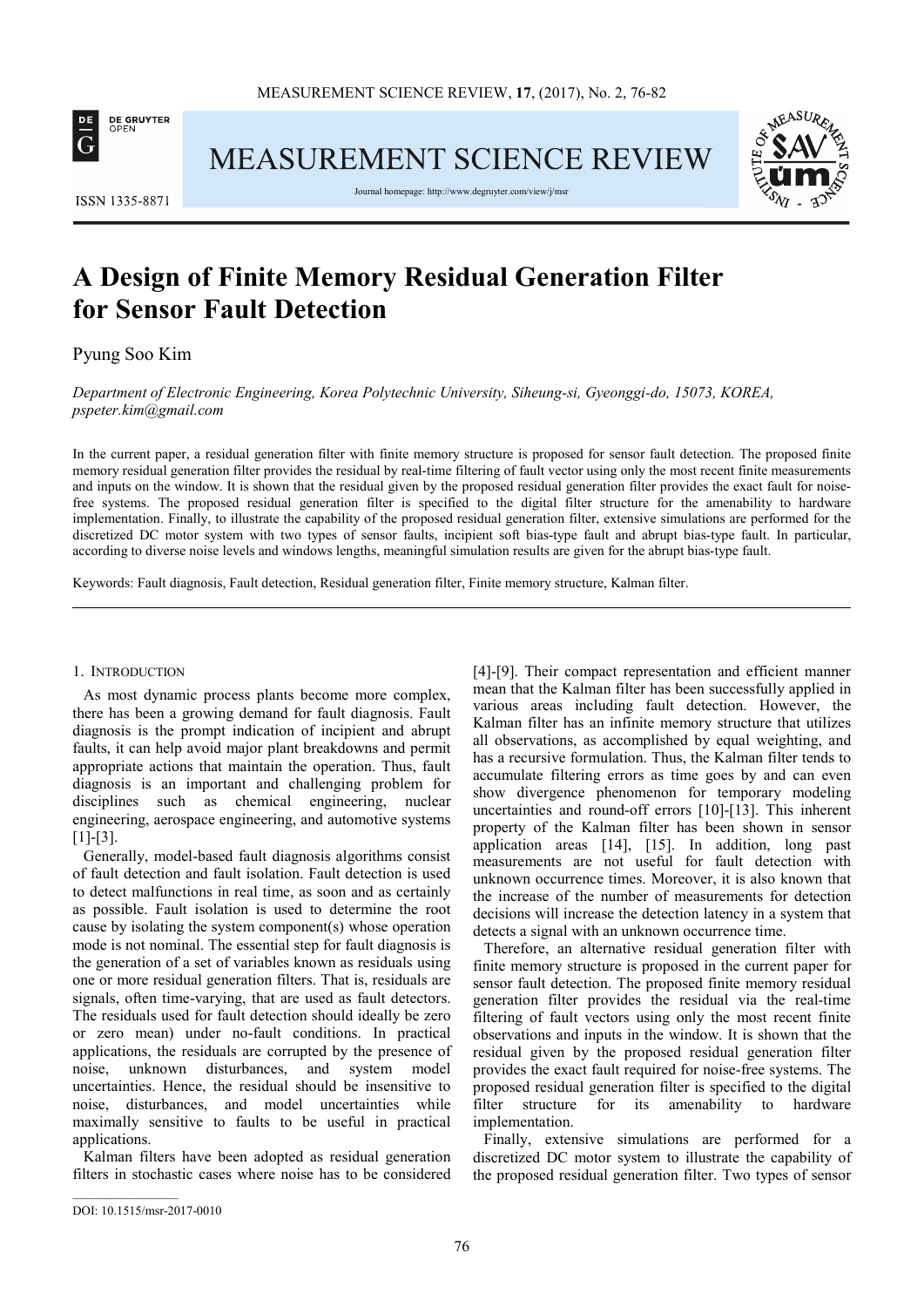fault are considered: incipient soft bias-type fault and abrupt bias-type fault. According to the diverse noise levels and windows lengths, simulation results can be shown to be meaningful for abrupt bias-type fault.

# 2. BASIC CONCEPT OF RESIDUAL GENERATION FILTER IN FAULT DIAGNOSIS

In general, the fault model can be represented by the following discrete-time state space model with unknown sensor faults as well as noises:

$$
x(i+1) = \Phi x(i) + Du(i) + \Delta_1 f(i) + E\omega(i),
$$
  
\n
$$
y(i) = Cx(i) + \Delta_2 f(i) + v(i),
$$
\n(1)

where  $x(i) \in \mathbb{R}^n$  the state vector,  $u(i) \in \mathbb{R}^l$  and  $y(i) \in \mathbb{R}^q$  are the input vector and the measurement vector. The covariances of the system noise  $\omega(i) \in \mathbb{R}^p$  and the measurement noise  $v(i) \in \mathbb{R}^q$  are  $Q_{\omega}$  and *R*, respectively. The fault vector  $f(i) \in \mathbb{R}^q$  in the system under consideration are to be represented by random-walk processes as

$$
f(i+1) = f(i) + \delta(i),
$$

where  $f(i) \equiv [f_1(i) \quad f_2(i) \quad \Lambda \quad f_q(i)]^T$  and  $\delta(i) \in \mathbb{R}^q$  is a zero-mean white Gaussian random process with covariance  $Q_{\delta}$ . It is noted that the random-walk process provides a general and useful tool for the analysis of unknown time-varying parameters and has been widely used in the detection and estimation area.

The fault model (1) can be rewritten as an augmented state model as

$$
\begin{bmatrix} x(i+1) \\ f(i+1) \end{bmatrix} = A \begin{bmatrix} x(i) \\ f(i) \end{bmatrix} + Bu(i) + G \begin{bmatrix} \omega(i) \\ \delta(i) \end{bmatrix},
$$
  

$$
y(i) = H \begin{bmatrix} x(i) \\ f(i) \end{bmatrix} + v(i),
$$
 (2)

where

$$
A = \begin{bmatrix} \Phi & \Delta_1 \\ 0 & I \end{bmatrix}, B = \begin{bmatrix} D \\ 0 \end{bmatrix},
$$

$$
G = \begin{bmatrix} E & 0 \\ 0 & I \end{bmatrix}, H = \begin{bmatrix} C & \Delta_2 \end{bmatrix}
$$

and the system noise term  $[\omega^T(i) \quad \delta^T(i)]^T \equiv w(i)$  is a zeromean white Gaussian random process with covariance  $Q = diag(Q_o \ Q_{\delta}).$ 

In general, model-based fault diagnosis algorithms consist of fault detection and fault isolation. Fault detection is used to detect malfunctions in real time, as soon and as certainly as possible. Fault isolation is used to determine the root cause by isolating the system component(s) whose operation mode is not nominal.

The essential step in fault diagnosis is to generate a set of variables known as residuals by using one or more residual generation filters. A residual is an often time-varying signal that is used as a fault detector. In general, the residual used for fault detection is defined by the signal generated based on the measurement vector  $y(i)$  and input vector  $u(i)$ . This residual should ideally be zero (or have zero mean) under no-fault conditions. In practical applications, the residuals are corrupted by the presence of noise, unknown disturbances, and uncertainties in the system model. Hence, the residual should be insensitive to noise, disturbances, and model uncertainties while maximally sensitive to faults to be useful in practical applications.

The main contribution of the current paper is to design and analyze an alternative residual generation filter. That is, the current paper focuses on fault detection that declares quickly which sensor is faulty by estimating size and type of each sensor faults. Although fault isolation is not the current paper's topic, the residual generation filter designed in the following section can provide the means for the isolation of faults using at least three different approaches can be distinguished: fixed direction residuals, structured residuals, and structured hypothesis tests.

# 3. ALTERNATIVE RESIDUAL GENERATION FILTER FOR FAULT **DETECTION**

In the current paper, an alternative residual generation filter is designed with finite memory structure. The proposed finite memory residual generation filter provides the residual  $r(i)$  by real-time filtering of fault vector  $f(i)$  using only the most recent finite measurements  $Y(i)$  and inputs  $U(i)$ on the window  $[i - M, i]$  as follows

$$
r(i) \equiv \hat{f}(i) \equiv \mathcal{H}[Y(i) - \Omega U(i)] \quad , \tag{3}
$$

where  $\hat{f}(i)$  is the filtered estimate of  $f(i)$  and  $\mathcal{H}$  is the filter gain matrix. The term  $Y(i) - \Omega U(i)$  in (3) with the most recent finite measurements  $Y(i)$  and inputs  $U(i)$  can be represented by the following regression form on the window  $[i - M, i]$ :

$$
Y(i) - \Omega U(i) = \Gamma \begin{bmatrix} x(i) \\ f(i) \end{bmatrix} + \Lambda W(i) + V(i), \tag{4}
$$

where

$$
Y(i) = \left[ y^T(i-M) \quad y^T(i-M+1) \quad \Lambda \quad y^T(i-1) \right]^T, \tag{5}
$$

and  $U(i)$ ,  $W(i)$ ,  $V(i)$  have the same form as (5) for  $u(i)$ ,  $w(i)$ ,  $v(i)$ , respectively, and matrices  $\Omega$ ,  $\Gamma$ ,  $\Lambda$  are as follows:

$$
\Omega = \begin{bmatrix} H A^{-1} B & H A^{-2} B & \Lambda & H A^{-M+1} B & H A^{-M} B \\ 0 & H A^{-1} B & \Lambda & H A^{-M+2} B & H A^{-M+1} B \\ M & M & \Lambda & M & M \\ 0 & 0 & \Lambda & 0 & H A^{-1} B \end{bmatrix},
$$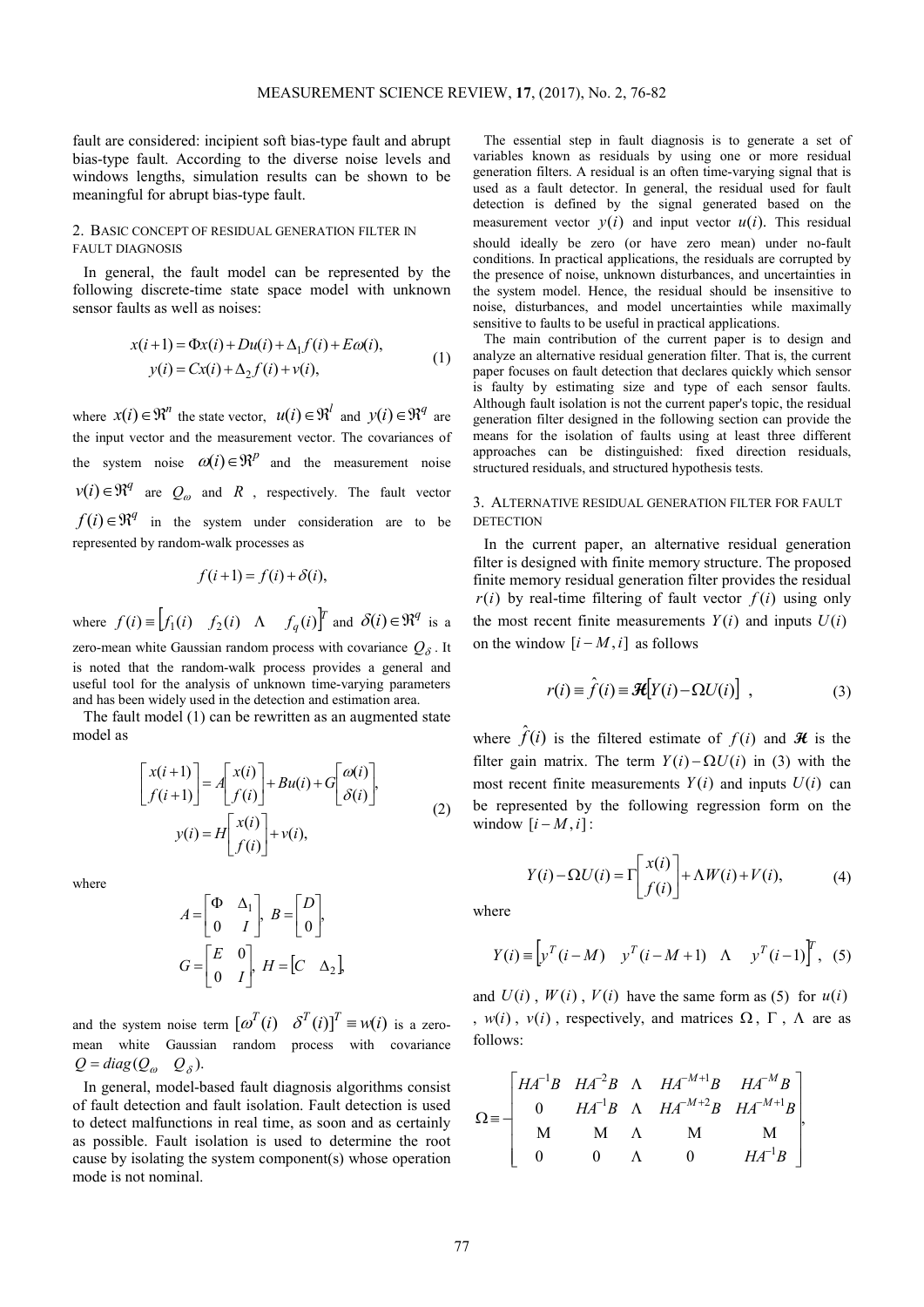$$
\Gamma = \begin{bmatrix} H A^{-M} \\ H A^{-M+1} \\ M \\ H A^{-1} \end{bmatrix},
$$

$$
\Lambda \equiv \begin{bmatrix} H A^{-1} G & H A^{-2} G & \Lambda & H A^{-M+1} G & H A^{-M} G \\ 0 & H A^{-1} G & \Lambda & H A^{-M+2} G & H A^{-M+1} G \\ M & M & \Lambda & M & M \\ 0 & 0 & \Lambda & 0 & H A^{-1} G \end{bmatrix}.
$$

The noise term  $\Lambda W(i) + V(i)$  in (4) is zero-mean white Gaussian with covariance  $\Pi$  given by

$$
\Pi = \Lambda \left[ diag \begin{pmatrix} 6 & 4 & 4 & 4 & 4 & 4 & 8 \\ 0 & 0 & \Lambda & 0 & 0 \\ 0 & 0 & 0 & \Lambda & 0 \\ 0 & 0 & 0 & 0 & 0 \\ 0 & 0 & 0 & 0 & 0 \\ 0 & 0 & 0 & 0 & 0 \\ 0 & 0 & 0 & 0 & 0 \\ 0 & 0 & 0 & 0 & 0 \\ 0 & 0 & 0 & 0 & 0 \\ 0 & 0 & 0 & 0 & 0 \\ 0 & 0 & 0 & 0 & 0 \\ 0 & 0 & 0 & 0 & 0 & 0 \\ 0 & 0 & 0 & 0 & 0 & 0 \\ 0 & 0 & 0 & 0 & 0 & 0 \\ 0 & 0 & 0 & 0 & 0 & 0 \\ 0 & 0 & 0 & 0 & 0 & 0 \\ 0 & 0 & 0 & 0 & 0 & 0 & 0 \\ 0 & 0 & 0 & 0 & 0 & 0 & 0 \\ 0 & 0 & 0 & 0 & 0 & 0 & 0 \\ 0 & 0 & 0 & 0 & 0 & 0 & 0 \\ 0 & 0 & 0 & 0 & 0 & 0 & 0 \\ 0 & 0 & 0 & 0 & 0 & 0 & 0 \\ 0 & 0 & 0 & 0 & 0 & 0 & 0 \\ 0 & 0 & 0 & 0 & 0 & 0 & 0 \\ 0 & 0 & 0 & 0 & 0 & 0 & 0 \\ 0 & 0 & 0 & 0 & 0 & 0 & 0 \\ 0 & 0 & 0 & 0 & 0 & 0 & 0 \\ 0 & 0 & 0 & 0 & 0 & 0 & 0 \\ 0 & 0 & 0 & 0 & 0 & 0 & 0 \\ 0 & 0 & 0 & 0 & 0 & 0 & 0 \\ 0 & 0 & 0 & 0 & 0 & 0 & 0 \\ 0 & 0 & 0 & 0 & 0 & 0 & 0 \\ 0 & 0 & 0 & 0 & 0 & 0 & 0 \\ 0 & 0 & 0 & 0 & 0 & 0 & 0 \\ 0 & 0 & 0 & 0 & 0 & 0 & 0 \\ 0 & 0 & 0 & 0 & 0 & 0 & 0 \\ 0 & 0 & 0 & 0 & 0 & 0 & 0 \\ 0 & 0 & 0 & 0 & 0 & 0 & 0 \\ 0 & 0 & 0 & 0 & 0 & 0 & 0 \\
$$

Now, to get the residual generation filter from the regression form (4), the following weighted least square cost function must be minimized:

$$
\left\{ Y(i) - \Omega U(i) - \Gamma \begin{bmatrix} x(i) \\ f(i) \end{bmatrix} \right\}^T \Pi \left\{ Y(i) - \Omega U(i) - \Gamma \begin{bmatrix} x(i) \\ f(i) \end{bmatrix} \right\}.
$$
 (6)

Taking a derivation of (6) with respect to  $[x^T(i)$   $f^T(i)]^T$  and setting it to zero, the filter gain matrix *H* for the residual generation filter  $r(i) = \hat{f}(i)$  is given by

$$
\mathcal{H} = \left[ \left( \Gamma^T \Pi^{-1} \Gamma \right)^{-1} \Gamma^T \Pi^{-1} \right]_q, \tag{7}
$$

where the subscript *q* means the lower *q* rows of

 $[(\Gamma^T \Pi^{-1} \Gamma)^{-1} \Gamma^T \Pi^{-1}]$  Therefore, the proposed finite memory residual generation filter for  $r(i)$  is given by the simple matrix form with  $\mathcal{H}$  is  $Y(i) - \Omega U(i)$  as follows:

$$
r(i) = \begin{bmatrix} r_1(i) \\ r_2(i) \\ M \\ r_q(i) \end{bmatrix}
$$
\n
$$
= \left[ \left( \Gamma^T \Pi^{-1} \Gamma \right)^{-1} \Gamma^T \Pi^{-1} \right]_q \left[ Y(i) - \Omega U(i) \right].
$$
\n(8)

Each residual  $r_s(i)$  in the residual  $r(i)$  (8) can be obtained by

$$
r_{s}(i) = \mathcal{H}_{s}[Y(i) - \Omega U(i)], \qquad (9)
$$

where  $s = 1,2,\Lambda$ , q and  $\mathcal{H}_s$  is the  $s^{th}$  row of the  $\mathcal{H}$  (7).

Several inherent properties of the proposed finite memory residual generation filter are described.

As shown in the following Theorem, the residual  $r(i)$ given by the proposed residual generation filter on the window  $[i-M, i]$  provides the exact fault  $f(i)$  when there are no noises.

**Theorem 3.1.** When  $M \ge n$ , the residual  $r(i)$  given by the *proposed finite memory residual generation filter on the window*  $[i-M, i]$  *provides the exact fault*  $f(i)$  *for noisefree systems.* 

*Proof:* When there are no noises on the window  $[i - M, i]$ for the discrete-time state space model (2) as follows:

$$
\begin{bmatrix} x(i+1) \\ f(i+1) \end{bmatrix} = A \begin{bmatrix} x(i) \\ f(i) \end{bmatrix},
$$
  

$$
y(i) = H \begin{bmatrix} x(i) \\ f(i) \end{bmatrix},
$$
 (10)

the most recent finite measurements and inputs *Y*(*i*) −  $\Omega$ *U*(*i*) are determined from (4) as follows:

$$
Y(i) - \Omega U(i) = \Gamma \begin{bmatrix} x(i) \\ f(i) \end{bmatrix}.
$$

Therefore, the following is true:

$$
\begin{aligned}\n\begin{bmatrix}\n\hat{x}(i) \\
\hat{f}(i)\n\end{bmatrix} &= \mathcal{H}[Y(i) - \Omega U(i)] \\
&= \left[ \left( \Gamma^T \Pi^{-1} \Gamma \right)^{-1} \Gamma^T \Pi^{-1} \left[ Y(i) - \Omega U(i) \right] \right. \\
&= \left[ \left( \Gamma^T \Pi^{-1} \Gamma \right)^{-1} \Gamma^T \Pi^{-1} \Gamma \left[ \int f(i) \right] \right. \\
&= \left[ \mathcal{F}(i) \right]\n\end{aligned}
$$

This means that  $r(i) = \hat{f}(i) = f(i)$ .

Theorem 1 states that the residual  $r(i)$  tracks exactly its actual fault  $f(i)$  at every time point for noise-free systems, although the proposed finite memory residual generation filter has been designed under the assumption that the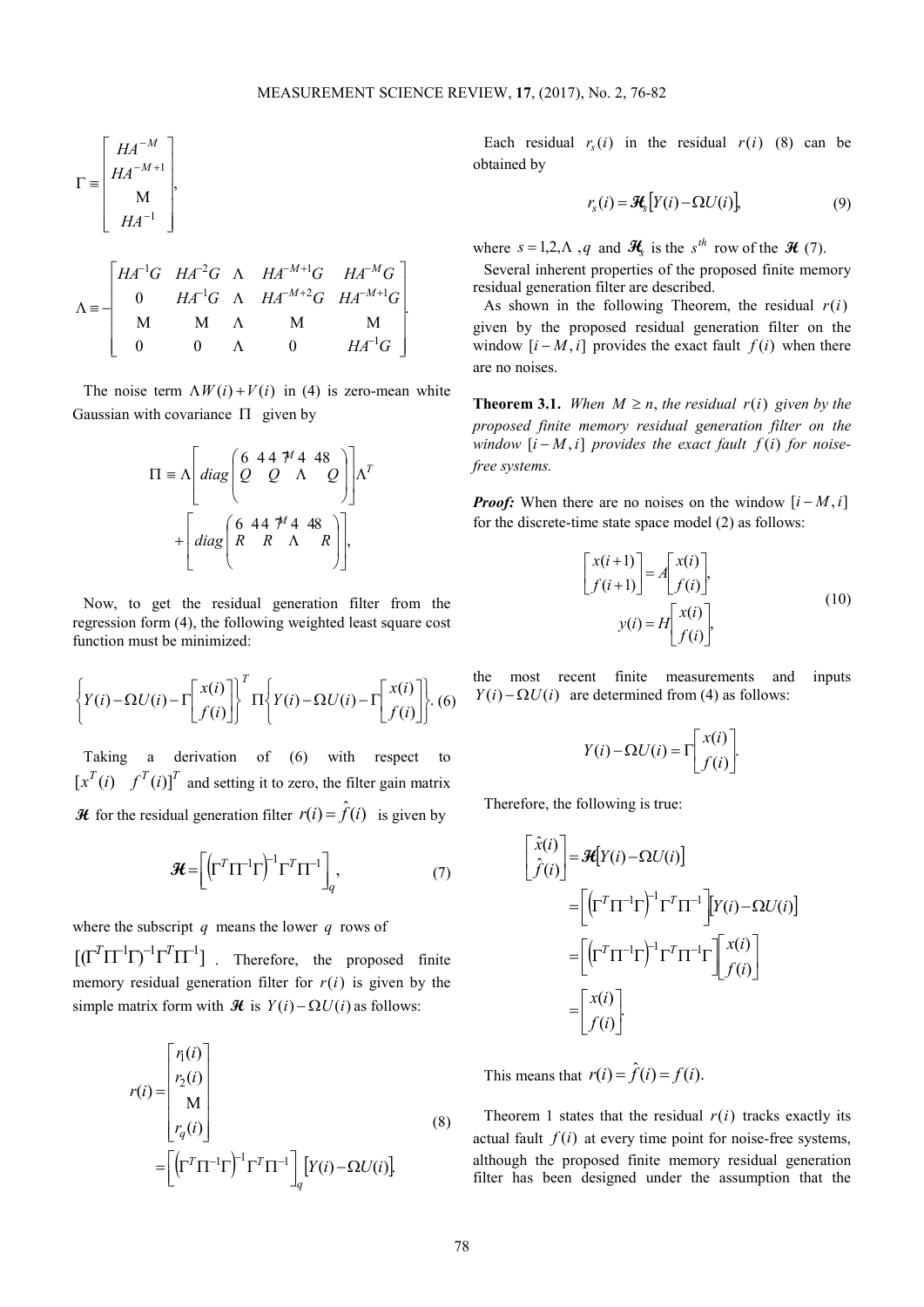system (10) has an additive system and measurement noises,  $w(i)$  and  $v(i)$  as the fault model (1). This property indicates a finite convergence time and the fast tracking ability of the residual given by the proposed residual generation filter. Thus, it can be expected that the proposed residual generation filter might be appropriate for fast detection.

The filter gain matrix  $\mathcal{H}_s$  in (9) only requires computation on the interval  $[i - M, i]$  once and is time-invariant for all windows. This means that the proposed finite memory residual generation filter is time-invariant. However, discrete time-varying state space models can be often used for many practical and real-time applications. Thus, a finite memory residual generation filter for discrete time-varying systems is necessary. In this case, the computation for the filter gain matrix  $\mathcal{H}_s$  might be burdensome. Hence, the iterative strategy of [16], [17] can be applied on the window  $[i-M, i]$  to overcome the computational burden.

The window length *M* can be a useful design parameter for the proposed finite memory residual generation filter. Thus, the important issue here is how to choose an appropriate window length *M* that makes the residual performance as good as possible. The noise suppression of the proposed residual generation filter might be closely related to the window length *M* , and it can have greater noise suppression as the window length *M* increases, which improves the residual performance. However, the convergence time of a filtered residual becomes longer as the window length increases. This illustrates the proposed finite memory residual generation filter's compromise between noise suppression and tracking ability. Since *M* is an integer, fine adjustment of the properties with *M* is difficult. Moreover, it is difficult to determine the window length systematically. In applications, one method of determining the window length is to take the appropriate value that can provide sufficient noise suppression. Therefore, it can be stated from the above discussions that the window length *M* can be considered a useful parameter to make the residual performance of the proposed finite memory residual generation filter as good as possible.

# 4. SPECIFIED RESIDUAL FOR HARDWARE IMPLEMENTATION

In practice, it should be required that a fault detection system can be implemented with a discrete-time analog or digital hardware. In this case, the fault detection system should be specified to an algorithm or structure that can be realized in the desired technology. Thus, the proposed finite memory residual generation filter is specified to the wellknown digital filter structure in [18] for its amenability to hardware implementation.

The filter gain matrix  $\mathcal{H}_s$  for the  $s^{th}$  residual  $r_s(i)$  in (9) can be defined by

$$
\mathcal{H}_s = [h_s(M-1) \quad h_s(M-2) \quad \Lambda \quad h_s(0)]
$$

Then, the proposed residual generation filter for the  $s<sup>th</sup>$ residual  $r_s(i)$  is given by

$$
r_s(i) = \sum_{j=0}^{M-1} h_s(j) y(i-j) - \sum_{j=0}^{M-1} [\mathcal{H}_s \Omega]_j u(i-j), \qquad (11)
$$

where  $\left[ \mathcal{H}_{S} \Omega \right]_{j}$  is the  $\left( j + 1 \right)^{th}$  *l* elements of  $\left[ \mathcal{H}_{S} \Omega \right]$ 

Applying the *z* -transformation to the residual (11) yields the following digital filter structure:

$$
r_s(z) = \sum_{j=0}^{M-1} h_s(j) y(z) - \sum_{j=0}^{M-1} [\mathcal{H}_s \Omega]_j z^{-j} u(z), \qquad (12)
$$

where  $h_s(j)$  and  $\left[ \mathcal{H}_{S} \Omega \right]_j$  become filter coefficients. It is noted that the digital filter structure (12) is a well-known moving average process whose functional relation between inputs  $y(z)$ ,  $u(z)$  and output  $r_s(z)$  is nonrecursive. The block diagram of the proposed finite memory residual generation filter (8) for a hardware implementation can be represented as Fig.1.



Fig.1. Block diagram representation of the finite memory residual generation filter.

#### 5. EXTENSIVE COMPUTER SIMULATIONS

Extensive computer simulations using MATLAB software package are performed for a DC motor system with sensor faults to illustrate the fault detection capability of the proposed finite memory residual generation filter.

# *A. Discretized DC motor system*

First, it is necessary to discretize the continuous-time state model of the DC motor system in order to facilitate the design in discrete-time state space model. The continuoustime state space model of the DC motor system can be represented by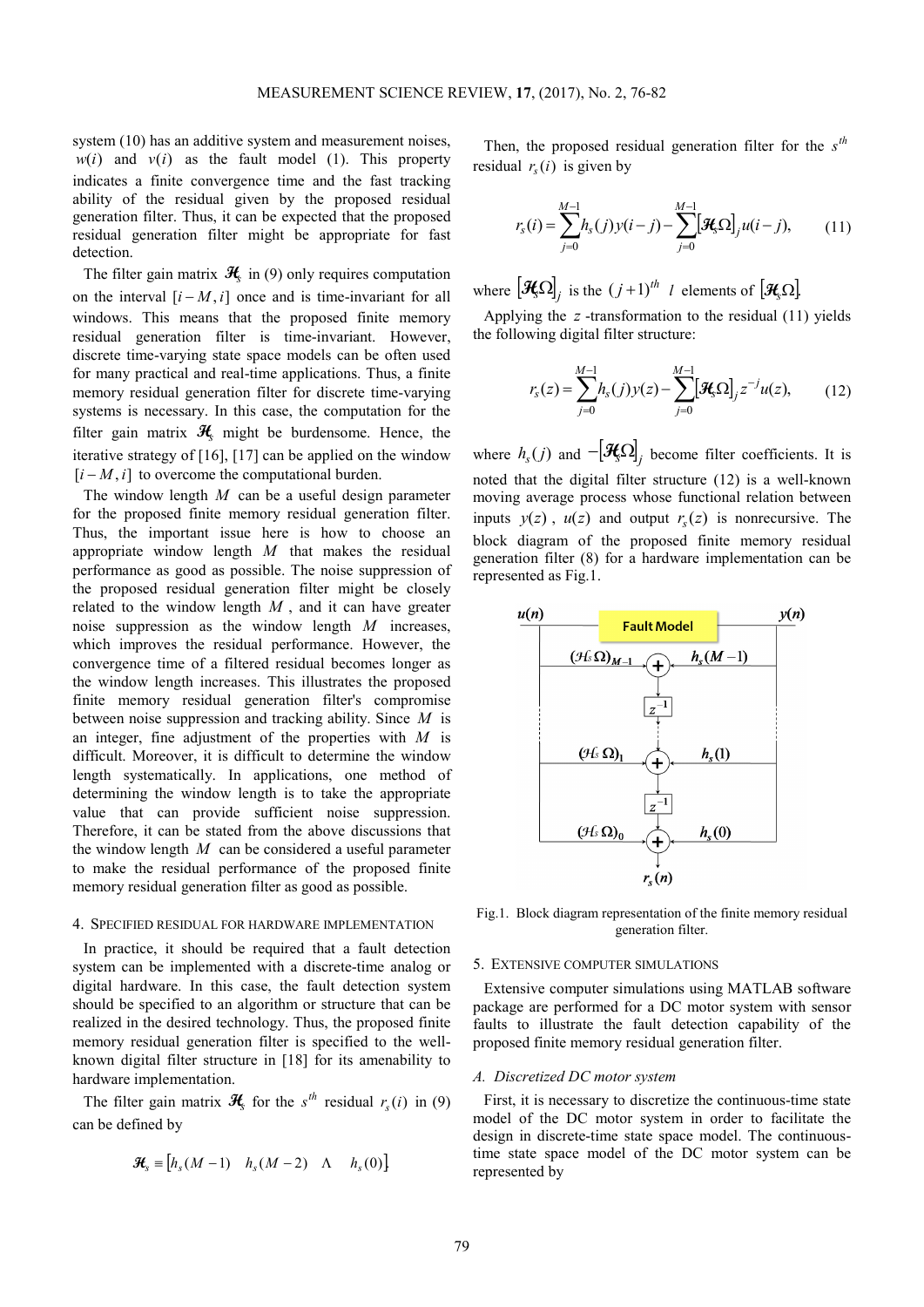$$
x(t) = \Psi x(t) + \Xi u(t),
$$
  
\n
$$
y(t) = Cx(t),
$$
\n(13)

where

$$
x(t) = \begin{bmatrix} I_a(t) \\ w_m(t) \end{bmatrix}, \ u(t) = V_t(t),
$$

$$
\Psi = \begin{bmatrix} -\frac{R_a}{L_a} & -\frac{K}{L_a} \\ -\frac{K}{J_m} & -\frac{B_m}{J_m} \end{bmatrix}, \ \Xi = \begin{bmatrix} \frac{1}{L_m} \\ 0 \end{bmatrix}, \ C = I,
$$

with the armature current  $I_a(t)$ , the motor speed  $w_m(t)$ , the drive voltage  $V_t(t)$ , the armature resistance  $R_a$ , the armature inductance  $L_a$ , the motor inertial coefficient  $J_m$ , the motor viscous friction coefficient  $B_m$ . *K* represents both the motor torque constant and the back emf constant.

Using a sampling period  $T$ , the continuous-time state space model (13) can be discretized as follows:

$$
x(i+1) = \Phi x(i) + Du(i),
$$
  
\n
$$
y(i) = Cx(i),
$$
\n(14)

where

$$
\Phi = e^{\Psi T}, \ D = \left( \int_0^T e^{\Psi \varepsilon} d\varepsilon \right) \Xi = \left( e^{\Psi T} - I \right) A^{-1} \Xi.
$$

Then, the discretized DC motor system 14) can be extended by the ultimate discrete-time state space model (1) using sensor faults  $f(i)$  as well as system and measurement noises  $w(i)$ ,  $v(i)$ .

#### *B. Computer simulation scenarios and results*

Computer simulations are performed for the following discrete-time state space model for the DC motor system with sensor faults as well as system and measurement noises:

$$
x(i+1) = \begin{bmatrix} -0.0005 & -0.0084 \\ 0.0517 & 0.8069 \end{bmatrix} x(i) + \begin{bmatrix} 0.1815 \\ 1.7902 \end{bmatrix} u(i)
$$

$$
+ \begin{bmatrix} 0.0006 \\ 0.0057 \end{bmatrix} \omega(i),
$$

$$
y(i) = \begin{bmatrix} 1 & 0 \\ 0 & 1 \end{bmatrix} x(i) + \begin{bmatrix} 1 & 0 \\ 0 & 1 \end{bmatrix} f(i) + v(i),
$$

where  $f(i) = [f_1(i) \quad f_2(i)]^T$  with the load torque sensor fault  $f_1(i)$  and the motor speed sensor fault  $f_2(i)$ .

The performance of the proposed finite memory residual generation filter is evaluated and compared with a Kalman filtering-based residual generation filter with infinite memory structure through computer simulation in [4]-[9]. In these numerical examples, the window length is taken as  $M = 10$  System noises are generated with covariances  $Q_{\omega} = 0.01^2$  and  $Q_{\delta} = diag(0.02^2 \ 0.02^2)$ . Dealing with different noise levels requires that three cases of measurement noises are generated: high noise level with  $R = diag(0.4^2 \tbinom{1^2}{2})$ , medium noise level with  $R = diag(0.2^2 \t1^2)$ , and low noise level with  $R = diag(0.1^2 \space 1^2)$ .

A fault is modeled for two scenarios as shown in Fig.2. The fault is modeled as an incipient soft bias-type fault in the first scenario, while the fault is modeled as an abrupt bias-type fault in the second; the second scenario might be more feasible than the first. The proposed finite memory residual generation filter is compared with the Kalman filtering-based approach with infinite memory structure for both scenarios.



Fig.2. Two types of simulated faults.

Fig.3. and Fig.4. show plots for the residuals of both residual generation filters. As shown in Fig.3., the proposed finite memory residual generation filter can be compared to the Kalman filtering-based approach for the first scenario with incipient soft bias-type fault. In contrast, as shown in Fig.4., meaningful results are given for the second scenario with abrupt bias-type fault. For all cases of noise levels, the tracking of the proposed finite memory residual generation filter is much faster than that of the Kalman filtering-based approach when the abrupt bias-type fault occurs and disappears. One possible explanation for this is the finite convergence time and fast tracking ability of the proposed finite memory residual generation filter. However, in the case of high noise level, the Kalman filtering-based approach shows better noise suppression capabilities than the proposed finite memory residual generation filter. As mentioned in Section 3, the noise suppression of the proposed residual generation filter might be closely related to the window length *M* . The proposed residual generation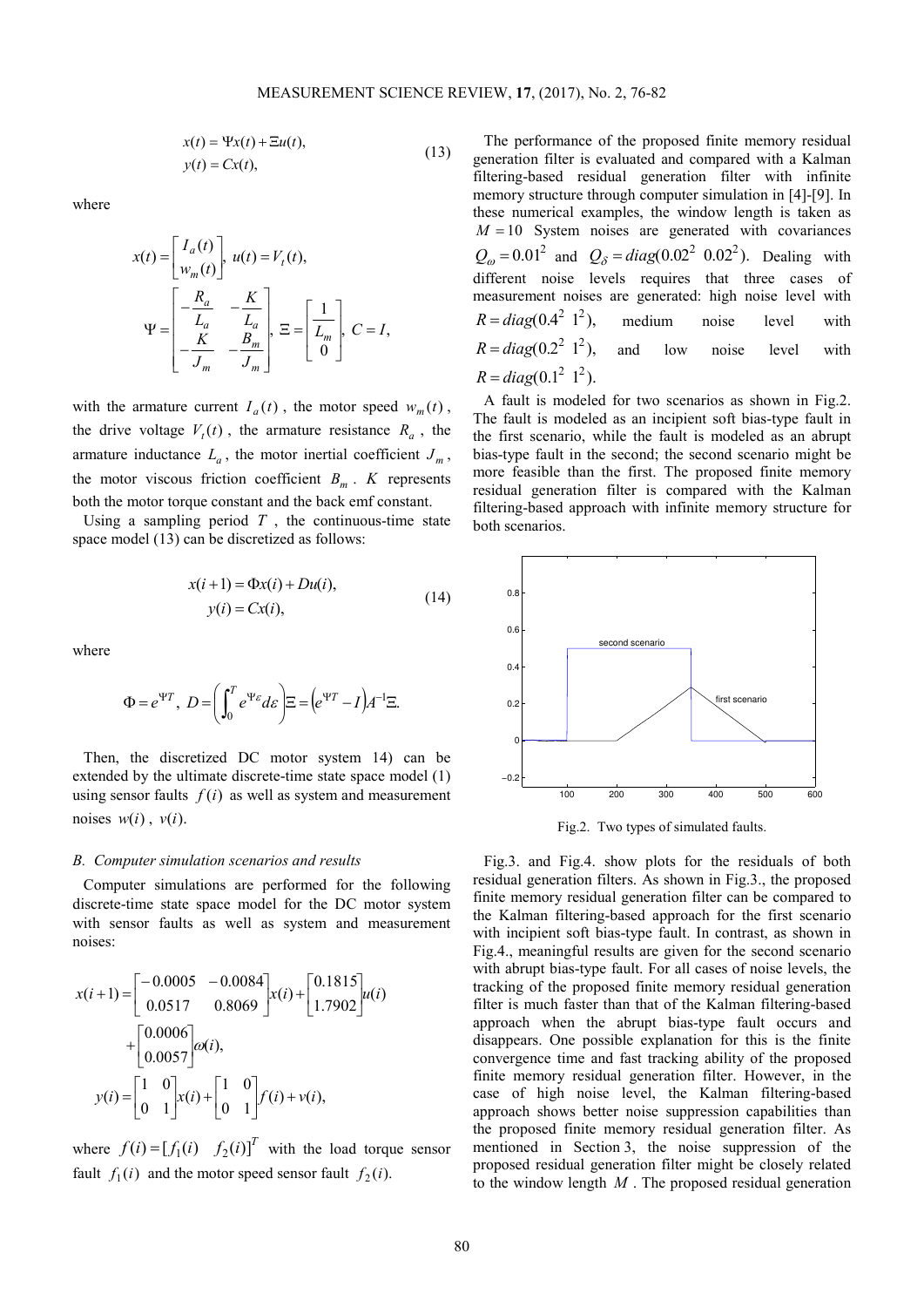filter can gain better noise suppression as the window length grows, which means that the Kalman filtering-based residual generation filter with infinite memory structure can have good noise suppression ability.

Although the proposed finite memory residual generation filter can have greater noise suppression as the window length *M* increases, the tracking speed worsens in proportion with the window length *M* . This can be observed from simulations results according to diverse window lengths, as shown in Fig.5. These simulation results illustrate the proposed finite memory residual generation filter's compromise between noise suppression and the tracking speed of residuals.



Fig.3. Residuals for the first scenario.

# 6. CONCLUDING REMARKS AND FUTURE WORKS

This paper has proposed a residual generation filter with finite memory structure for sensor fault detection. The proposed finite memory residual generation filter provides the residuals via real-time filtering of fault vectors using only the most recent finite measurements and inputs on the window. It has been shown that the residual given by the proposed residual generation filter provides the exact fault for noise-free systems. The proposed residual generation filter has been specified to the digital filter structure for its amenability to hardware implementation. The capability of the proposed residual generation filter has been verified through numerical examples for the discretized DC motor system with sensor faults. In particular, simulation results have been shown to be meaningful for abrupt bias-type fault according to diverse noise levels and window lengths.

Although a guideline for the choice of window length *M* has been described, this could still be somewhat nonsystematic. Therefore, a more systematic approach of determining window length should be researched in future work. In addition, noise covariance matrices *Q* and *R* might be useful design parameters under the assumption that information about them is unknown. Hence, another future work might examine how to tune noise covariance matrices to improve residual performance such as via noise suppression and tracking abilities.



a) High noise level :  $R = diag(0.4^2 \tbinom{1^2}{2})$ 







Fig.4. Residuals according to diverse noise levels for the second scenario.